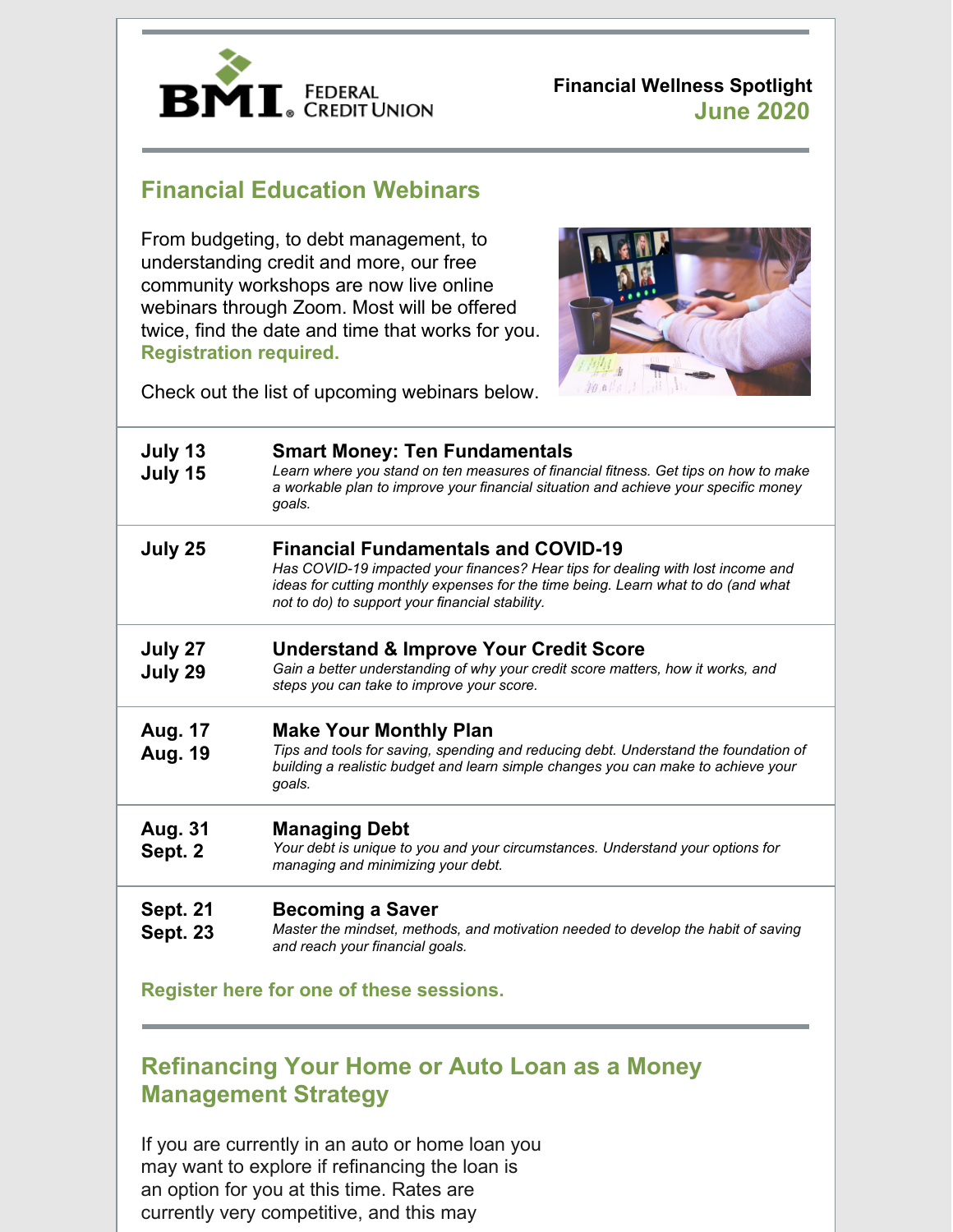provide you with an opportunity to improve your financial situation. Below are three reasons to consider refinancing a mortgage or vehicle loan:

### **1. Refinance to save money / get a lower interest rate**

The most common reason to refinance a loan



is to save money on the total cost of the loan. You have the potential to save money if you can refinance at a lower interest rate than you currently have. Perhaps rates have fallen in general since you took the loan, or your credit score has improved to the point where you are eligible for a lower rate. If this option is available to you, you can keep your payment the same and pay your loan off earlier than the original loan or you can lower your monthly payment and keep the same payment schedule.

## **2. Refinance for a more flexible cash flow situation / get a lower monthly payment**

You may want to explore if refinancing can be a way to improve your monthly cash flow situation by providing you with a lower monthly payment than your original loan. Perhaps you are looking for more flexibility in your finances and a lower monthly payment would be helpful. This may stretch out your repayment period, which extends the number of months you will have to pay off the loan.

### **3. Refinance to work with a different lender / simplify and improve your financial life**

You may want to move your loans to a different lender as a way to streamline your financial life, be more thoughtful about where you are doing business, and/or to take advantage of a special offer or promotion a specific lender may be offering.

## **How to know if refinancing is right for you**

When you refinance an auto loan or mortgage, you are paying off the original loan entirely and agreeing to a new loan. You will want to make sure to ask about any fees, pre-payment penalties and any other costs associated with the new loan before submitting your application. If your application is approved, carefully consider the changes you are making. Your loan officer can help you understand the amount you will be saving compared to the original loan and how many months the payment plan can be reduced or extended. If you are agreeing to a lower payment, make sure your lender will apply any monthly overage you pay to the principal of the loan. This way you can continue to make a higher payment during the months you can, but have the option of the lower payment if needed.

If your application is denied, make sure to ask your loan officer the reason and what is needed for the loan to become eligible. There may be an issue with loan to value, which is how lenders refer to the amount of the loan compared to the value of the car or home. You can discuss this with your lender and see if there are options available. Requirements and interest rates vary among lenders, so you may want to consider more than one lender.

## **Do any of these apply to you? If refinancing a current loan could improve your situation, take the time to explore your options today! Call**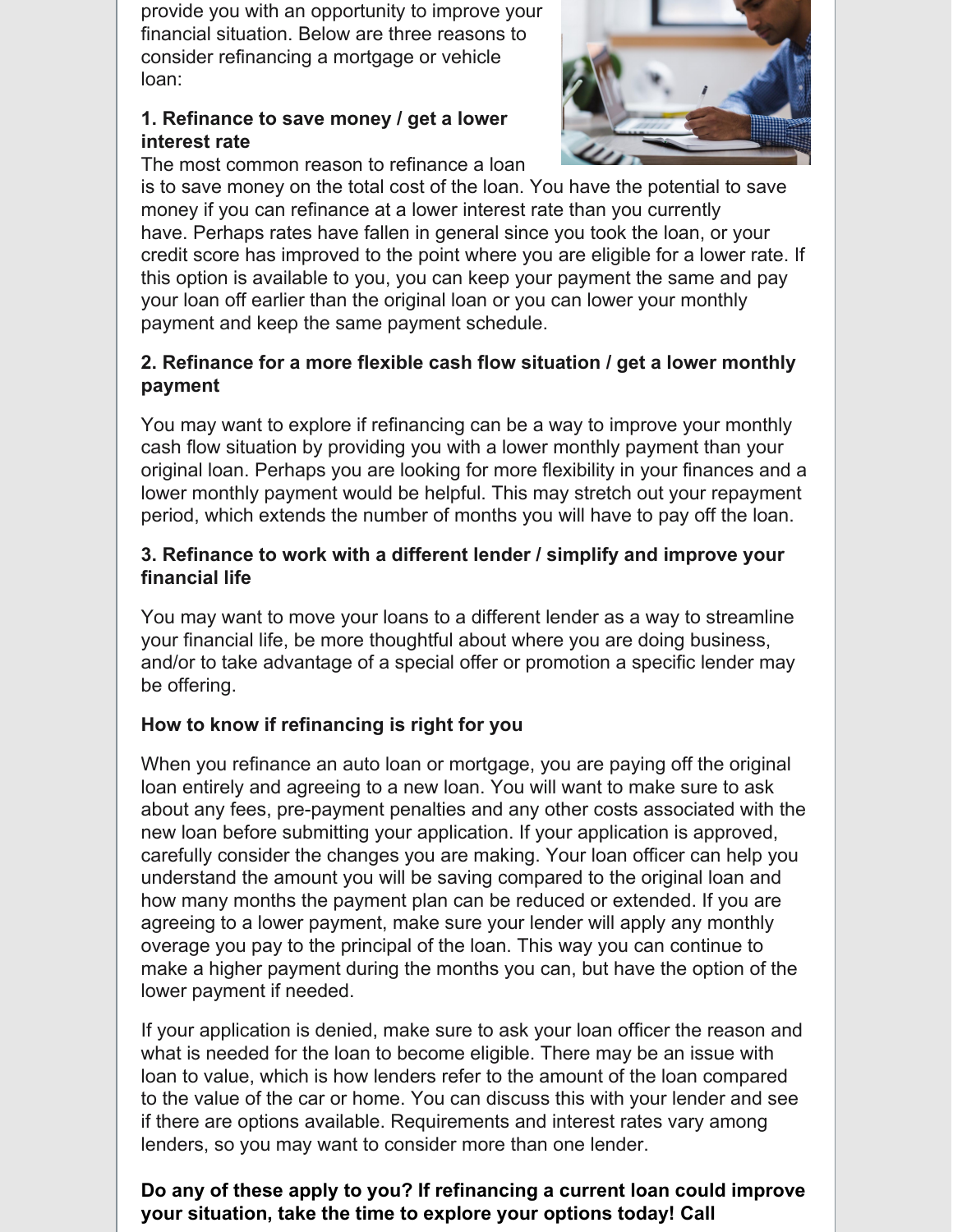**614.707.4000 to talk to a Loan Specialist.**



**Learn how BMI FCU can help you refinance your [mortgage](https://www.bmifcu.org/mortgages.html) or buy your next house.**



**Learn how BMI FCU can help you [refinance](https://www.bmifcu.org/auto_loans.html) your current auto loan or purchase your next vehicle.**

# **Online Learning Tools**

The BMI FCU **Online [Learning](https://www.bmifcu.org/onlinelearning.html) Center** offers learning modules, articles, tools, and videos to help you learn what you need to know to make good financial decisions. Try our short, mobile-friendly modules to learn more about auto loans and mortgages.

#### **Auto**

**The [Basics](https://bmifcu.everfi-next.net/student/dashboard/bmifcu/bmifcu-credit-borrowing/14#auto-loans/auto-loans-activity/video) of Auto Loans Video [Refinancing](https://bmifcu.learnbanzai.com/wellness/resources/refinancing-loans) Loans articl[e](https://bmifcu.learnbanzai.com/wellness/resources/refinancing-loans)** (includes Auto Refinance Calculator)

### **Mortgage**

**Mortgage [Refinancing](https://bmifcu.everfi-next.net/student/dashboard/bmifcu/bmifcu-home-ownership/175) Estimate Calculator Reasons to [Refinance](https://bmifcu.learnbanzai.com/wellness/resources/reasons-to-refinance) article**

# **Great Products and Offers**

### **Refinance and Earn a \$200 Cash Bonus!\***

Right now earn a \$200 cash bonus when you refinance any titled vehicle with BMI Federal Credit Union!



**\*See [complete](https://www.bmifcu.org/auto_loans.html) details.**

## **Earn a \$200 cash bonus\*\* when you open a new Home Equity Line of Credit from BMI FCU!**

A Home Equity Line of Credit, offers you a flexible Line of Credit that can be used for a variety of needs because you're using the equity earned on your home. (For Ohio owner occupied [properties](https://www.bmifcu.org/news/heloc2020.html) only.)